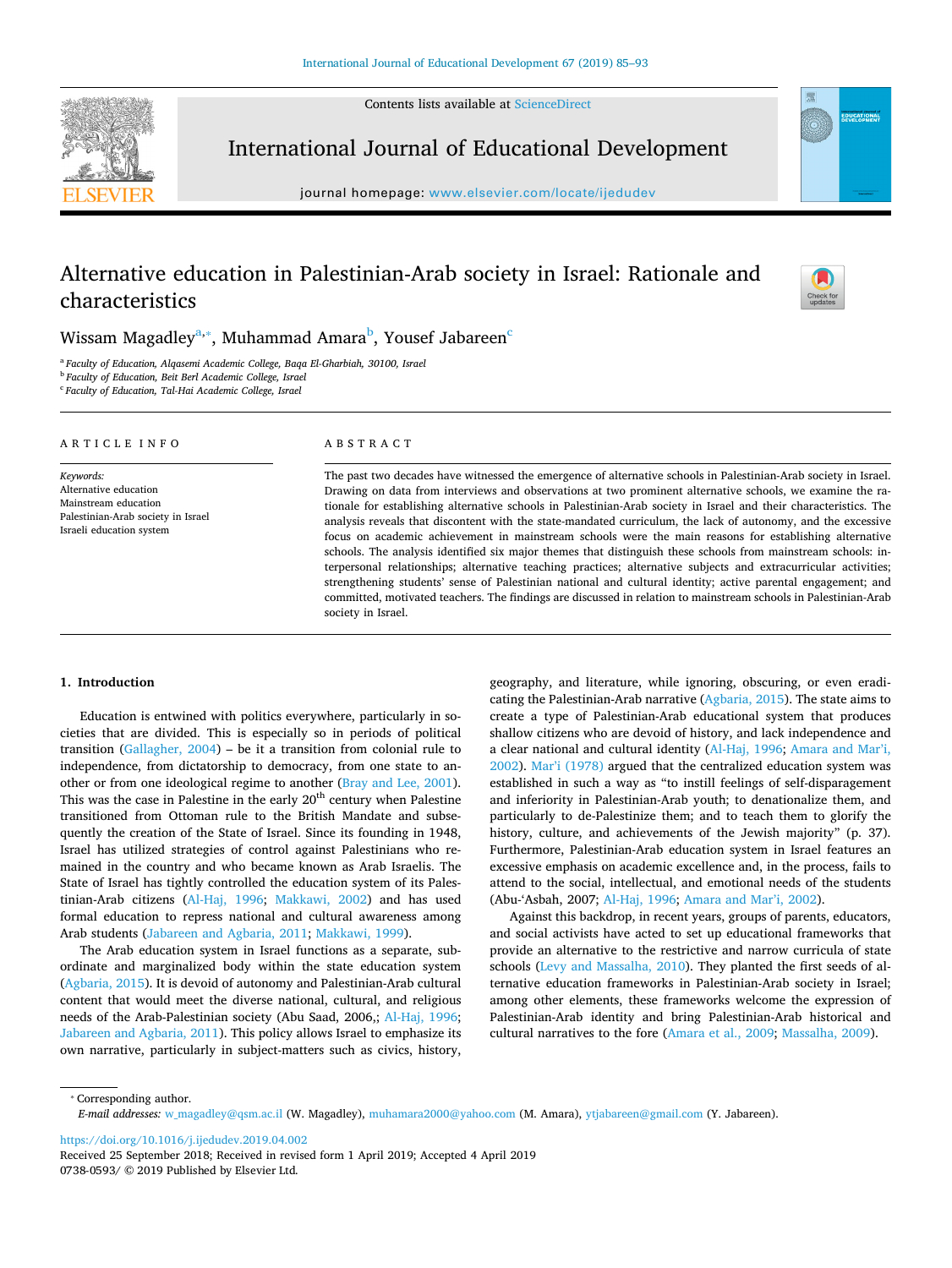#### *1.1. Alternative schools: a brief review*

In the early years of the 20th century in Europe, educational reassessment of traditional education was led by visionary educators and thinkers such as Rudolf Steiner (Waldorf education), Maria Montessori, and Loris Malaguzzi (Reggio Emilia education). These led to the establishment of some of the best-known alternative approaches to education [\(Edwards, 2002](#page-7-5)). Alternative education echoes the form of learning found in most pre-industrial societies, where children are actively engaged in the life of their society: they learn skills and knowledge through imitation, apprenticeship, modeling and conversation rather than in any formal school setting [\(Bennis, 2006](#page-7-6)). Alternative education is a paradigm shift from the hierarchical and behaviorist model (structured and industrialist) of traditional education to the humanist model of education. Humanist education believes that selfactualization rather than knowledge is the goal of education. Achieving self-actualization involves re-formulating the quality of interaction between pupils and teachers, involving students in planning and decision-making, arranging for student-led activities, and, rather than assigning grades and normative evaluations, engaging in descriptive reporting ([Doll, 1979](#page-7-7)).

However, there is still no commonly accepted definition of alternative education frameworks, and the constantly evolving nature of alternative schools and the rules that govern them have made them something of a moving target and difficult to define ([Lange and Sletten,](#page-8-7) [2002\)](#page-8-7). Generally, educators and researchers agree that the term refers to educational approaches that differ from traditional state-provided mainstream education (e.g. [Carnie, 2003](#page-7-8); [Foley and Pang, 2006\)](#page-8-8).

Alternative schools are characterized by a commitment to constant self-examination and change, creation of democratic structures and processes, a cooperative learning process between students and teachers, and a learning community that acknowledges the student's uniqueness based on the view that every person has the right to his/her own self-expression [\(Kizel, 2012](#page-8-9)). Common characteristics of alternative schools include: small classroom sizes, emphasis on one-on-one interaction between teachers and students, supportive environments that strengthen the relationship between teachers and students, opportunities and curriculum relevant to students' interests, structural flexibility and an emphasis on student decision-making ([Lange and](#page-8-7) [Sletten, 2002\)](#page-8-7).

In the United States, the alternative movement gained steam along with the civil rights movement. It served as a model for hundreds of free schools in the 1960s and 1970s, which were particularly popular among African Americans in the American South [\(Stronach and Piper, 2008](#page-8-10)). [Miller \(2002\)](#page-8-11) describes such free schools as small educational communities that were free from state control and the values of corporate capitalism, in which children and teachers were free to think and engage in interactions according to their own authentic needs and passions. The mission of free schools, therefore, was to "initiate a mental revolution by teaching reading, writing, and speaking skills through discussion of black history, the power structure, and building a movement to struggle against the latter." [\(Conley, 2002](#page-7-9), p. 63). The next sections, review alternative education in the Israeli context in general and in the Palestinian-Arab society in particular.

## *1.2. Alternative education schools in the Israeli context*

Over the past two decades, there has been a growing trend in Israel in which groups of dissatisfied parents in Jewish secular communities have been coming together to establish alternative school initiatives for their children that are customized to their pedagogical needs and preferences, although the initiatives are often lacking in professional guidance and government supervision [\(Gofen et al., 2014;](#page-8-12) [Gofen and](#page-8-13) [Blomqvist, 2014\)](#page-8-13). [Gofen and Blomqvist \(2014\)](#page-8-13) called such initiatives,

*parental entrepreneurship*, which "reflects a refusal to accept current public education arrangements, and undermines the authority and professional stance of administrators" (p.555). These entrepreneurial endeavors are often classified by how far they stray from conventional educational practices [\(Eyal, 2008](#page-7-10)).

Several factors have driven Israeli parents (primarily affluent and secular middle-class) to seek alternative options for their children, including dissatisfaction with the deteriorating levels of public education ([Dahan and Yonah, 2007\)](#page-7-11), and the desire to improve the quality of their children's education by instituting a specific pedagogy that they argue is not available in the public education system (Gofen et al.,  $2014$ ) – in particular, pedagogies that follow the alternative educational philosophies of such as Waldorf, Montessori, or Dewey. This growing phenomenon marks a power shift in the provision of education from the monopoly of government administration to parents [\(Gofen et al., 2014](#page-8-12)). Note, however, that in Israel there are no charter laws that allow parents to establish schools and no formal policy has been proposed to regulate these school initiatives. Therefore, the Ministry of Education has consistently objected to such parental initiatives; only the court rulings in favor of these initiatives enable their existence, albeit as recognized but nonofficial schools, and as a result they receive up to 75 percent of their funding from the state [\(Gofen et al., 2014](#page-8-12)).

# *1.3. Alternative education schools in Palestinian-Arab society in Israel*

Parental alternative school initiatives have also recently sprung up in Palestinian-Arab society in Israel, although not in the same rate as in the Jewish society and with varying degrees of success. These are small alternative schools, intended at first for early childhood and elementary education (see [Levy and Massalha, 2010,](#page-8-5) [2012\)](#page-8-14). They aim to offer alternative pedagogies and educational visions different from those prescribed by the Israeli Ministry of Education, and as such can be seen as attempts by parents and educators to gain more control over the education of their children ([Levy and Massalha, 2012](#page-8-14)). The schools strive to increase students' awareness of their Palestinian-Arab heritage by integrating Palestinian-Arab historical, cultural and national narratives into their curricula ([Massalha, 2009](#page-8-6)).

One of the earliest and most prominent alternative school initiatives was the Arab Democratic School of Yaffa in the mixed locality of Jaffa, which comes under the jurisdiction of the city of Tel Aviv-Jaffa. The school was founded in 2004 by a group of Palestinian-Arab parents and political activists. The school advocated democratic pedagogy and placed a strong emphasis on the Arabic language and culture in the hopes that these would ameliorate the state of Arab education in Jaffa and offer children a type of education that state- and church-affiliated schools would not or could not offer ([Levy and Massalha, 2012](#page-8-14)). The founders of the school advocated a curriculum that reflects a Palestinian-Arab narrative and links learning to students' sense of Arab identity ([Levy and Massalha, 2010\)](#page-8-5). However, the school closed its doors in 2011 due to financial constraints and lack of funding.

Another initiative was Deeritna: Al Nahda Al-Arabia School ('School of Arabic Reawakening'). This post-elementary school was established in the Arab town of Kufr Qari'in 2009 by a small group of educators and parents. The founders of the school envisioned an alternative educational environment for their children that "places the child at the center of the educational process in a relatively non-hierarchical educational space and infused with extracurricular programs" [\(Levy and Massalha,](#page-8-14) [2012,](#page-8-14) p. 13). Extracurricular programs include learning about Palestinian history and going on excursions to the ruins of the Arab villages demolished by Zionist paramilitary groups during the 1948 war and military forces thereafter. The school, however, faced numerous problems, eventually dropping its alternative vision and subsequently being taken over by Atid, an Israeli for-profit network of schools. The network is known for its excessive focus on excellence and academic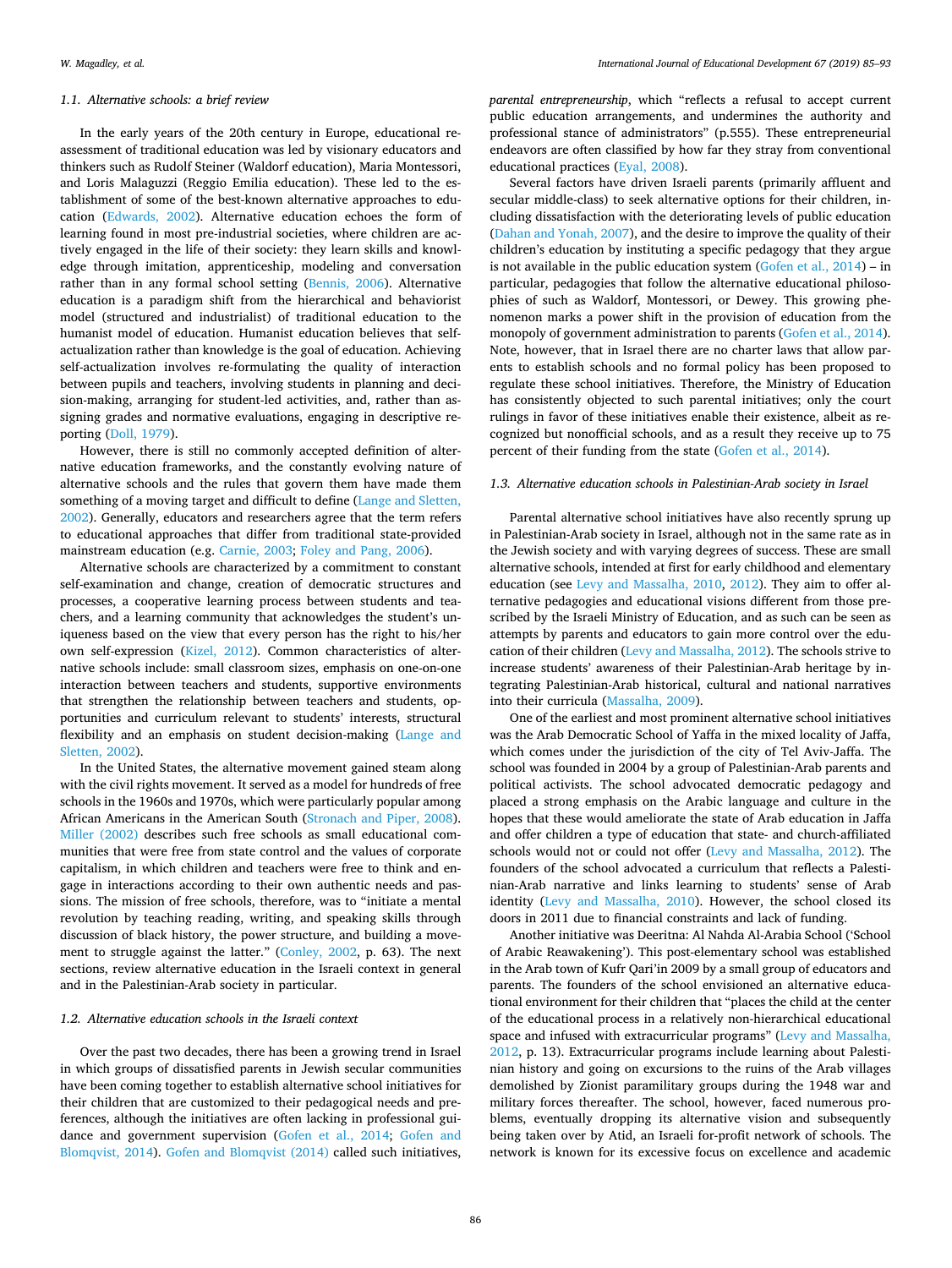### achievements [\(Levy and Massalha, 2012](#page-8-14)).

Although the schools no longer exist, they signify the rise of grassroots movements in Palestinian-Arab society in Israel that call for new educational spaces in which Palestinian-Arab citizens of Israel can have greater control over their education, and develop their national identity awareness and self-assurance by anchoring the pedagogical process and the learning experience in their cultural and historical contexts. However, there is a dearth of research and knowledge on these grassroots movements and the alternative education schools they strive to establish in Palestinian-Arab society in Israel. Therefore, this study aims to expand on our current understanding of this phenomenon by addressing the following research questions:

- 1 *What is the rationale for establishing alternative schools in Palestinian-Arab society in Israel*?
- 2 *What are the characteristics of two prominent alternative schools in Palestinian-Arab society in Israel*?

#### *1.4. Research context*

The current study focuses on two prominent alternative Palestinian-Arab schools that have not received attention in the literature. The first school is called Masar ('Process') and is based in the city of Nazareth. The second school is called Hewar ('Dialogue') and is based in the mixed Jewish-Arab city of Haifa. The two schools were selected for several reasons. Firstly, the two schools are firmly established alternative schools that serve a student population from the primary to postprimary school years. They are regional schools that admit students from each of the cities and the surrounding localities. Second, the schools are openly secular (against the backdrop of religiously divided communities in Palestinian-Arab society in Israel) and admit students irrespective of their religious affiliation (hence there are Muslim, Christian, and Druze students). Third, the schools were established from the outset by groups of parents as alternative school initiatives, as opposed to having been conventional schools that were then converted to alternative ones. Unlike the schools reviewed earlier in the study, which all now have been closed, Masar and Hewar have persisted in the face of adversity and numerous bureaucratic challenges in their journey toward recognition. Despite the difficulties that parents face in obtaining recognition for their schools, they are often highly motivated and draw their strength from the fact that their initiatives are grassroot initiatives developed by and for the community ([Eyal, 2008\)](#page-7-10).

Masar was established in 1998 in Nazareth by a group of social activists and parents, who, with the support of the Department of Education in the city, opened the school's first pilot kindergarten with a group of 11 children. The school has expanded in size since then and was officially recognized in 2006 by the Ministry of Education as a fully independent alternative school. Today the school is firmly established as a regional comprehensive school with over 250 Christian and Muslim students. It receives up to 75% of its funding from the Ministry of Education and supplements the rest with tuition fees. The tuition fees are currently 5000 NIS (˜ \$1355) per annum. The school is open to all on a first-come basis, and there are no academically-based selection criteria for admission. Each class has a total enrollment capacity of 25 students, and registration ends once enrollment capacity has been reached. The school, however, has devised a point-based registration process to select parents based on their interest and commitment to the school's alternative ethos that includes parents' attendance at an open day, a tour of the school, learning workshops for a deeper understanding of the school's alternative philosophy and, for new parents, a personal interview if needed. Parents with children already at the school are given priority. To ensure socioeconomic diversity, the school allocates an annual budget for assisting students from low-income families and offers reductions in tuition fees for parents with two or more siblings enrolled at the school as well as for single parents.

Hewar is based in the mixed Jewish-Arab City of Haifa and, as the

name in Arabic implies, dialogue is one of the guiding principles of the school, along with democracy, creativity, and critical thinking. The school was first established in 2001 by a group of parents, educators, and social activists. In contrast to Masar however, Hewar's journey to recognition was long, having been faced with fierce resistance from Haifa's Department of Education and the Ministry of Education. It was only in 2012 and after several petitions to the Supreme Court that the school was finally granted a license to operate as an independent alternative school. However, the school receives no state funding and relies completely on tuition fees. The tuition fees now stand at 13,000 NIS (˜ \$3500) per annum. The school is open to all on a first-come basis, and there are no academically-based selection criteria for admission. Parents, however, must agree to the school's principles and accept its alternative character and philosophy. The substantial tuition fees may naturally attract highly educated and affluent parents, many of whom moved to Haifa from other Palestinian-Arab localities in search of job opportunities or in search of progressive education opportunities for their children. However, to ensure socioeconomic diversity, the school provides a fund (from donations) to assist students from low-income families and offers a 10% reduction in tuition fees for parents with two or more siblings enrolled at the school. The school caters to pupils in the primary and secondary school (up to the  $8<sup>th</sup>$  grade) levels. There are currently 120 pupils and 55 preschool children aged 3–5.

# **2. Data collection and analysis**

In this study, we adopted a qualitative approach, employing semistructured interviews and observations. The data was collected over a one-year period (from February 2016 to March 2017). In total, 44 semistructured interviews were carried out (23 in Masar and 21 in Hewar*).* The participants interviewed included the general directors of the organizations that run the schools, school principals, teachers, students in secondary and high school levels, and also parents and graduates. The interviews with the general directors and school principals were conducted first to gather factual information about the schools, determine the rationale for establishing the schools, and to explore their visions, philosophies, and general characteristics. The interviews were conducted in Arabic and lasted between 40 and 80 min. All interviews were digitally recorded, transcribed verbatim, and translated from Arabic into English. Depending on their role, (principal, teacher, or student) participants were asked open questions about the characteristics of the schools and the key features that deem the schools 'alternative.'

Seven observations were conducted at Masar, in different classes including: mathematics, Arabic language studies, dance, music, critical thinking, and debate. At Hewar, five observations were conducted in the following classes: mathematics, geography, history, and the morning 'conversation' (an activity each class carries out in the morning for 30 min before teaching commences, where they discuss a range of topics), and one observation in the kindergarten. In each observation, the researcher made notes about the learning atmosphere in the classroom, student-teacher interaction, teaching content, and teaching styles.

The transcripts of the interviews and observation notes were analyzed using the 'thematic analysis' method as described by [Braun and](#page-7-12) [Clarke \(2006\)](#page-7-12). In this analysis, we followed a systematic process to find patterned responses or themes within a data set [\(Braun and Clarke,](#page-7-12) [2006\)](#page-7-12). We followed the six-stage analysis provided by Braun and Clarke: (1) *Familiarizing yourself with the data*: all data were read repeatedly by the researchers to obtain a sense of the breadth and depth of the data. The researchers met on several occasions to discuss their initial impressions of the data. (2) *Generating initial codes*: all phrases, sentences, or paragraphs (text units) that related to the research question were extracted and given a code, a brief label that captures the essence of the text unit. The team discussed, refined, and verified all the codes. (3) *Searching for themes*: the researchers divided the codes into broad overarching themes based on code similarities. (4) *Reviewing*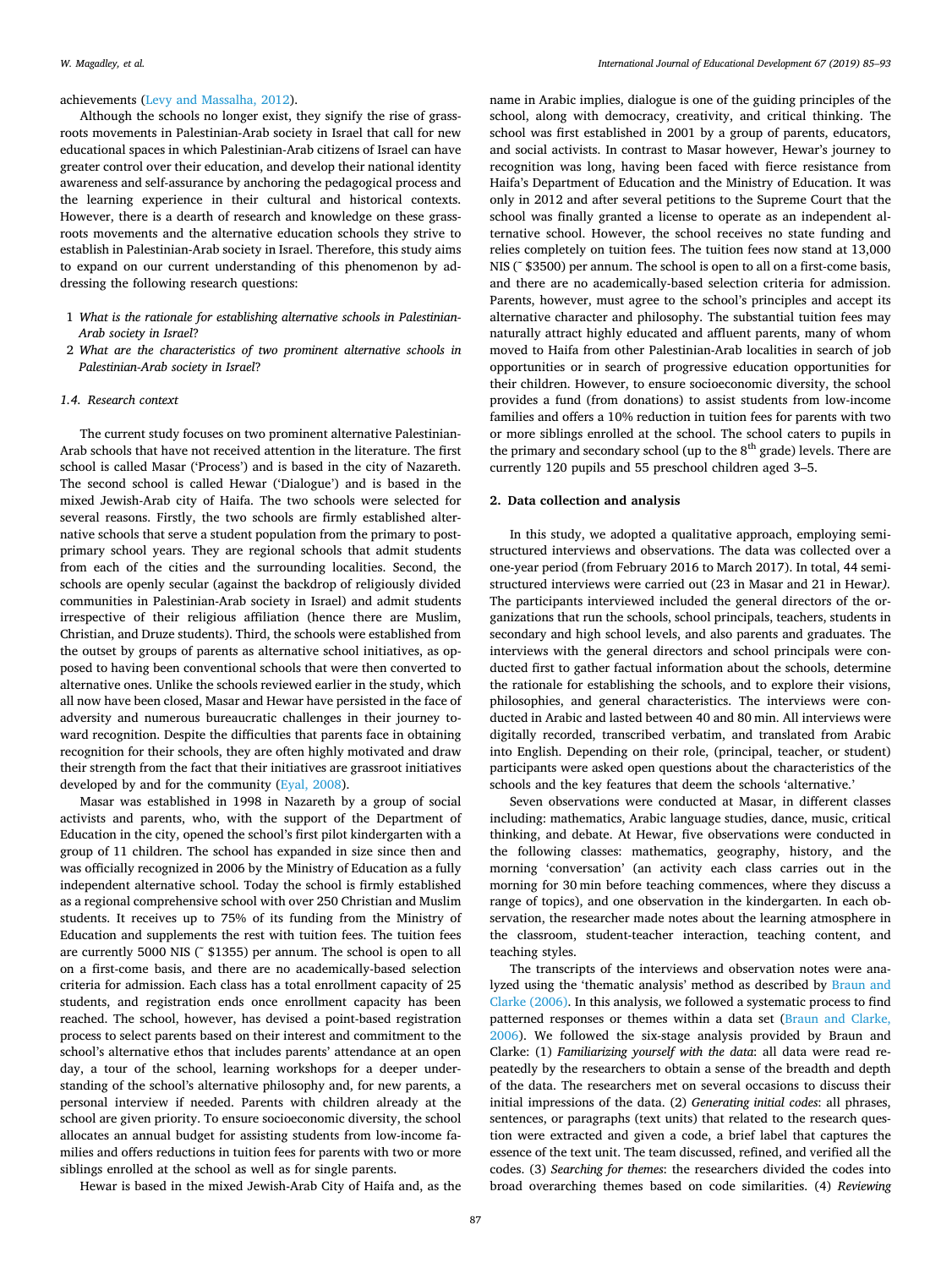*themes*: the themes were reviewed and revised by the researchers and organized into a coherent pattern.<sup>[1](#page-3-0)</sup> The researchers then re-examined the data set as a whole to ensure that all relevant data were captured by one theme. (5) *Defining and naming themes*: each theme was identified by a statement that captured a distinct characteristic of both schools. (6) *Producing the report*: The researchers prepared a final report that provided a detailed account of each theme. For validation, the report was then crosschecked with the general directors of the non-profit organizations that run both schools.

## **3. Findings and discussion**

The following section is in two parts. The first part focuses on the rationale for establishing alternative schools in Palestinian-Arab society in Israel, and the second part focuses on characteristics of alternative education in Masar and Hewar.

# *3.1. Rationale for establishing alternative schools in Palestinian-Arab society in Israel*

In line with the parental entrepreneurship literature (e.g. [Gofen and](#page-8-13) [Blomqvist, 2014](#page-8-13); [Eyal, 2008\)](#page-7-10), the interviews with the general directors and the school principals of both schools revealed that the schools' founding was the joint efforts of groups of parents who came together because they were discontent with the mainstream education arrangements and the state of public education in their cities. They deemed the state-mandated curriculum in Palestinian-Arab schools as traditional, outdated, suppressive of creativity, and excessively focused on academic achievement and testing at the expense of developing students' character (e.g. [Dahan and Yonah, 2006\)](#page-7-13). In this regard Masar's General Director noted, "The fundamental problem with mainstream education is that no matter how good it is, in its essence lies a bad structure, the curriculum, the grades, it is like production lines in factories." Hence, by seeking alternative frameworks the founders aimed to widen the narrow academic scope of mainstream education to include new concepts, values and a sense of belonging. As the General Director of Hewar noted, "The aim of the school is to develop a new educational model, outside the dictates of official authorities, in order to promote human values and a sense of national belonging, and to create a different educational environment that fosters motivation for learning, creativity and critical thinking."

The founders also believe that current mainstream education system is dislodged from the social and historical contexts and deliberately sidelines Palestinian-Arab national narrative (e.g. [Agbaria, 2016;](#page-7-14) [Arar,](#page-7-15) [2012\)](#page-7-15). Hence, they call for educational visions and teaching practices rooted in the specific values, culture and challenges of Palestinian-Arab society in Israel. As Masar's principal explained, *"We link students to their history to help them form their identity, but not in isolation from universal values."* In the same vein, the founders of the schools seek to create secular educational spaces where students can learn to negotiate their religious and cultural affiliations in a non-biased way. Although the schools celebrate religious festivals such as Islamic holidays and Christmas, their approach is secularly oriented and excludes religious education. As Masar's General Manager illustrated, "Masar is known to be truly secular, and because we are secular, we tackle taboo subjects, social and religious, that wouldn't be raised in mainstream schools." By openly defining the schools' characters as secular, both schools challenge existing Palestinian-Arab societal norms and follow the example of Jewish secular parents who have established alternative schools ([Gofen et al., 2014\)](#page-8-12).

#### *3.2. Characteristics of alternative education in Masar and Hewar*

The analysis reveals that, despite some of the differences between the two schools in terms of size, context and history, both schools share characteristics related to ideology and pedagogical practices. For this reason and to avoid repetition, the common characteristics presented in the next section relate to both schools. Six major themes emerged from the analysis: *(1) interpersonal* relationships *and power relations*; *(2) strengthening students' sense of Palestinian national and cultural identity; (3) proactive parental engagement; (4) alternative teaching practices; (5) alternative subjects and extracurricular activities; and (6) committed and motivated teachers***.** In the following sections, evidence for each theme is presented followed by a discussion in relation to the broader context of Palestinian-Arab education system in Israel.

## *3.2.1. Interpersonal relationships and power relations*

Masar and Hewar adopt an anti-authoritarian model of teacherstudent interpersonal relationships. This contrasts with mainstream schools in Palestinian-Arab society where power dynamics between teachers and students are characterized by traditional and authoritarian values (Abu-'Asbah, 2007; [Bekerman and Tatar, 2009;](#page-7-16) [Levy and](#page-8-5) [Massalha, 2010](#page-8-5)). The analysis reveals that interpersonal relationships emerged as the most salient theme, particularly teacher-student relationships, hence implying that the teacher-student relationship is one of the pillars of alternative education. [McCombs \(2014\)](#page-8-15) argues that caring teacher-student relationships and a supportive learning environment lead to positive growth and development in students throughout all stages of schooling. Research shows that teacher-student relationships and caring are related to student effort [\(Murdock and](#page-8-16) [Miller, 2003](#page-8-16); [Sakiz et al., 2012\)](#page-8-17), motivation, and engagement ([Cornelius-White, 2007](#page-7-17); [Roorda et al., 2011](#page-8-18)).

The findings of the current study point to a safe and friendly classroom atmosphere that is devoid of formality and authoritarian tendencies. Interviewees described the teacher-student relationship as humanistic and one based on camaraderie. In the interviews, it was often mentioned that teachers in both schools see the student as a person first before they see him/her as a student. Hence, the relationship between teachers and students is not based on fear and awe but on mutual respect and inclusion. As one parent at Hewar explained, "There is no need for the teacher to shout in order to establish his/her authority and earn his/her respect." This was further supported by a teacher at Hewar who stated, "Being alternative is not a question of whether we have exams or not, it's a lot deeper than that. Teacherstudent relationship is based on mutual respect. This does not mean that we don't face some difficulties with some students, however we don't scream back at students with insulting and demeaning language."

In this regard, students in both schools can address their teachers (and the school principals) by their first names, something that interviewees considered unthinkable in state or public schools in Palestinian-Arab society. From the teachers' and students' viewpoint, doing away with formal titles in the schools reflects the depth of the inherent relationship and the depth of cooperation between teachers and students. One student at Masar explained, "the absence of formal titles at school breaks down the barriers between teachers and students and strengthens the relationship between them. The student sees the teacher as a friend, and that's why he is obliged to respect him."

The close relationship between teachers and student creates a sense of safety among students which allows them to express their views freely even if it is criticism directed at the teacher him/herself. To achieve this sense of safety, "a teacher needs to have the capacity to go down to the level of his/her students, to the extent that s/he re-lives their experiences and to put himself/herself in their place," as one teacher at Masar illustrated.

The intimate interpersonal relationships found in both schools at all levels create a friendly atmosphere and a comfortable learning environment. Students in both schools described how the schools'

<span id="page-3-0"></span> $1$ A coherent pattern includes internal homogeneity (i.e., the codes link together meaningfully in each theme) and external heterogeneity (i.e., there are clear distinctions between the themes).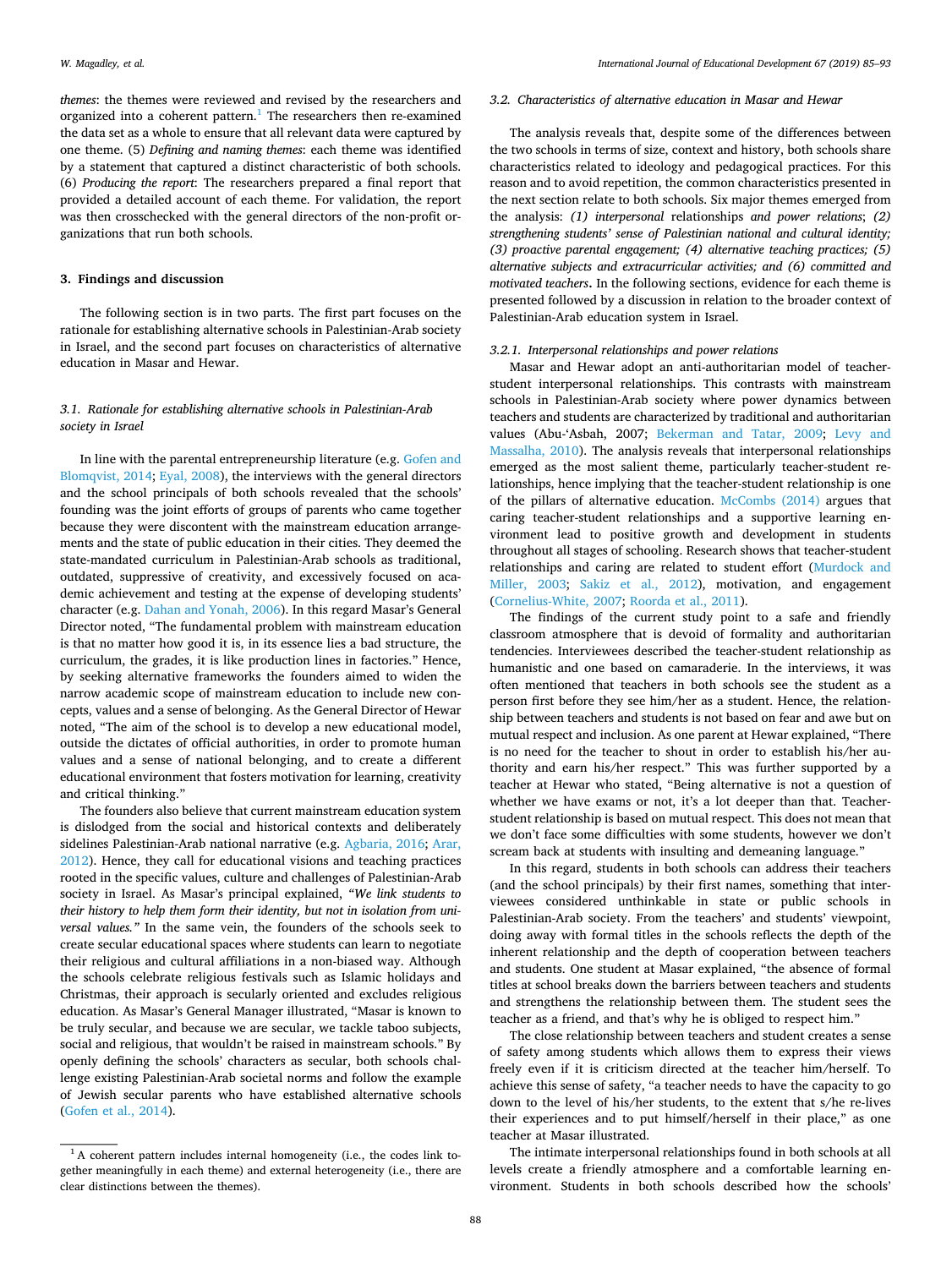environment and atmosphere make them feel safe, comfortable and free. This is due in part to the small number of students in each classroom (up to 25 students), and in the school in general. Having a small number of students in the classroom allows teachers to reach out to each student and be mindful of individual differences. From the students' perspective, the small number of students allow them to get to know one another including students from different educational stages. Students from both schools frequently remarked on the family atmosphere that prevails in their schools. As one student at Hewar explained, "students at Hewar like the school, they don't feel coerced into coming to it…on the contrary, they feel at ease at the school." Similarly, a student at Masar stated, "The family atmosphere here differentiates the school from mainstream schools, and this creates in me a sense of belonging to the school, the students and the teachers". For parents, the friendly atmosphere in the schools was the decisive factor for enrolling their children there. As one mother at Masar related, "I chose the school because of the friendly and humane atmosphere, and that was important for me, because I didn't want my children to go through what I went through in state schools where the atmosphere was fraught with tension, fear of authority and lacking in humanity." Similarly, a parent at Hewar stated, "I have chosen the school because it doesn't put undue pressure on students through school homework and exams and also because I reject the repression and rigid rules that are common in mainstream schools."

# *3.2.2. Strengthening students' sense of Palestinian national and cultural identity*

Many of the schools' curricular and extracurricular activities are geared toward strengthening students' sense of Palestinian-Arab national and cultural identity. This orientation sets the schools on a path that contrasts with existing Arab state schools where the curricula is dislodged from the social and historical context, and schools refrain from teaching the Palestinian-Arab national narrative, or even discussing it unofficially (Abu Saad, 2006; Abu-'Asbah, 2007; [Arar, 2012](#page-7-15)). [Agbaria \(2016\)](#page-7-14) points out that the excessive focus on academic achievement and excellence in the Arab education system leaves little room in mainstream schools for strengthening students' collective identities, community development or social responsibility. This contrasts with Jewish schools, where Jewish identity and national awareness are nourished not only via the curriculum, but also by a variety of extracurricular programs that are supported by the Israeli army, various highly politicized youth movements and numerous civil society organizations [\(Dror, 2007;](#page-7-18) [Pinson, 2007](#page-8-19)). The analysis shows that in both schools the subject of identity is strongly present in the Arabic language lessons. Arabic language teachers in both schools share a common belief that the Arabic language is a core component of Palestinian-Arab national identity, and one of the subject-matters that carries within its folds the most content on identity. The subject of identity is present through the texts of prominent Palestinian-Arab writers and poets such as the late poet Mahmoud Darwish. An Arabic language teacher at Masar stated that they at Masar "succeed in nurturing identity through language, and nurturing language through identity, and as a result they feel that their students' sense of national identity is high and responsible." Similar sentiments were shared by an Arabic language teacher at Hewar who stated that "teachers at school choose texts that are close to the cultural and political reality of the Arab student, with the aim of meeting the school's declared objectives of nurturing a sense of national identity in their students." In contrast, Palestinian-Arab teachers in mainstream schools experience a sense of conflict regarding their loyalty to their employer, the Ministry of Education, and their loyalty to their Palestinian community ([Dwairy, 2004](#page-7-19)).

Both schools conduct various extracurricular activities aimed at inculcating a sense of national identity and a sense of affiliation in their students. At Masar, the school dedicates a week annually for activities that commemorate the Palestinian Land Day that represents the events of March 30, 1976, when a general strike and marches were organized

in Palestinian towns across Israel to protest of land expropriation in the Galilee. In the ensuing confrontations with the Israeli army and police, six unarmed Palestinian citizens were killed, about one hundred were injured, and hundreds were arrested ([Amara and Kabaha, 2005\)](#page-7-20). Related activities include visits to social clubs for the elderly to listen to their stories of the events on that day, voluntary work in the surrounding community and reciting poetry of prominent Palestinian-Arab poets. The subject of identity is frequently raised and discussed in various lessons. In an observation of a 'general education' class, a group of students presented information, pictures and videos depicting ordinary life in Palestinian-Arab towns and cities before the Nakba ('Catastrophe') commemoration day. They showed a black and white documentary film that depicts life in 1925 in the former Palestinian-Arab city of Tabariyya (Tiberias). This was followed by another short documentary featuring interviews with displaced residents of the city who talked about their memories of the city before the Nakba, the Judaization of the city and the ensuing displacement. The aim of this activity according to the teacher was "to search for identity by exposing students to Palestinian memory, Palestinian cities, and Palestinian writers and poets."

In Hewar, the school also conducts similar activities aimed at reviving the Palestinian-Arab memory. For instance, each year the school organizes a trip to the sites of displaced Palestinian-Arab villages with the aim of raising awareness of their names and locations. One teacher commented: "The school provides us the space to incorporate learning materials that reflect Palestinian identity." The teacher further added, "This is very important for me as a teacher and as a mother because I believe that it's the duty of each Palestinian student to know his/her history, particularly when this history is absent in the curriculum of mainstream education." A geography and history teacher at Hewar stated that in her classes she raises political issues such as the Palestinian cause, Jewish immigration to Palestine, the Arab-Israeli conflict, the role of the Rothschild family in the establishment of Israel, settlement building in the West Bank, land appropriation, and home demolitions in Palestinian-Arab localities in Israel.

Education has been a central arena for the struggle for culture recognition among religious, ethnic, and national minorities and for group-based rights worldwide, especially in divided societies ([Gallagher, 2004](#page-8-0)). Therefore, the schools' emphasis on strengthening students' sense of Palestinian national and cultural identity represents actions that a minority can initiate in the educational field to attain a more just and equitable majority–minority relationship and acknowledgement of their collective memory and identity ([Kymlicka, 1995](#page-8-20)). This is particularly pertinent in the Palestinian-Arab context, in which the State of Israel has been manipulating the Arab education system and its goals in order to create a politically impotent minority with no history or national roots with which students can identify [\(Makkawi,](#page-8-1) [2002\)](#page-8-1).

#### *3.2.3. Proactive parental engagement*

Parents play a very important role in both schools where they are encouraged to take a proactive part in the running of schools' affairs and in various educational and extracurricular activities. Parents' proactive engagement is not limited to material contribution (e.g. donating money for air-conditioning units or help with school renovations). Parents' engagement implies *doing with* the school and therefore differs from parental involvement which implies *doing to* the school, where the school identifies the projects and needs and then tells parents how they can contribute ([Ferlazzo and Hammond, 2009\)](#page-7-21). One parent at Masar stated, "Mainstream schools often don't engage parents, and if they do, mainly for limited functions such as financial support. In Masar things are different, the door is open for parents to participate in various school activities and are invited to initiate and take the lead in organizing and coordinating school activities." Similarly, a parent at Hewar stated, "Parents play an active role in all school matters and if you have any concerns, they listen to you and do something about it."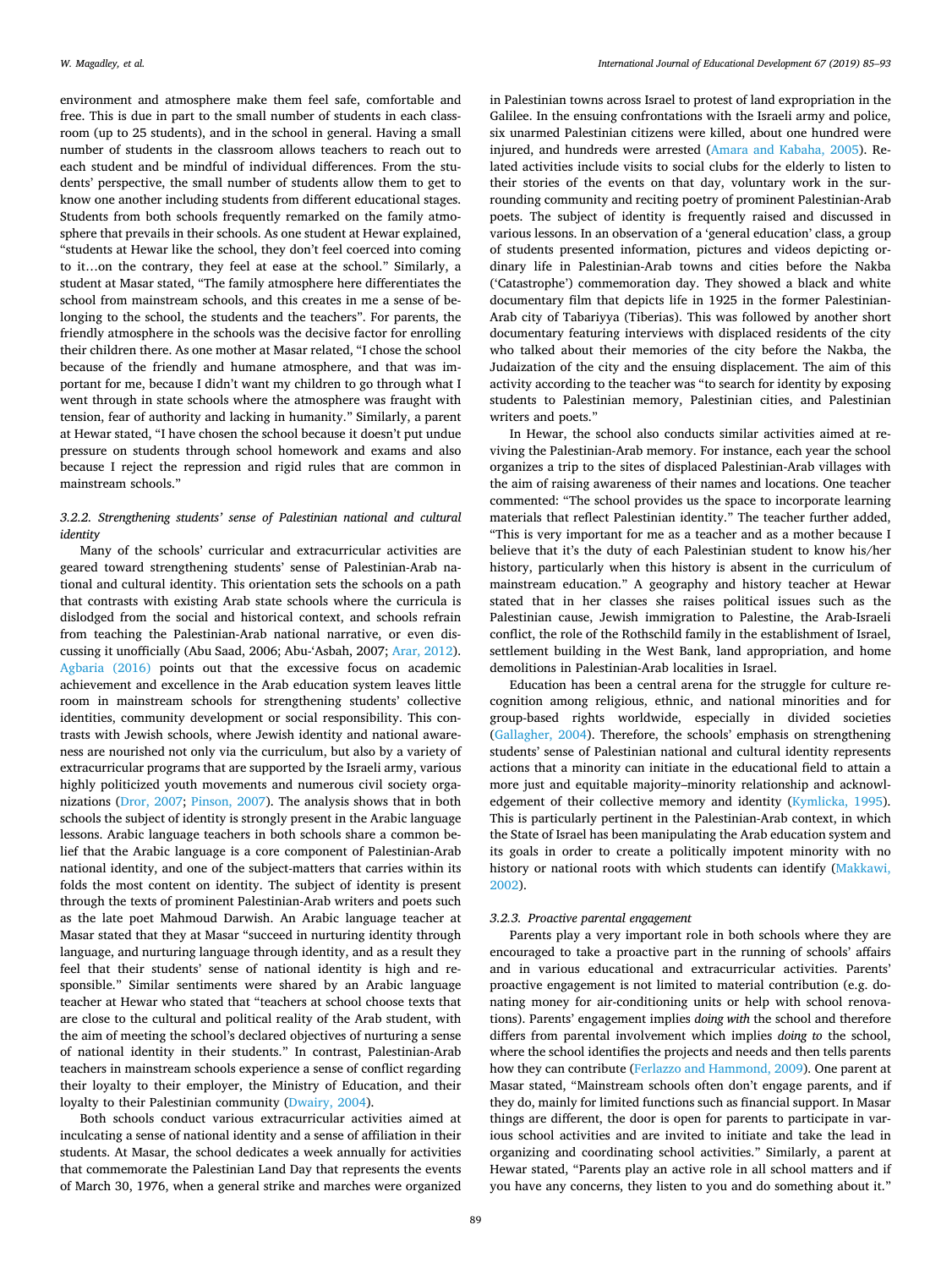The type of parental engagement in both schools reflects the entrepreneurial type of parental engagement ([Gofen and Blomqvist, 2014](#page-8-13); [Eyal, 2008\)](#page-7-10). Parental entrepreneurship suggests that parents take joint responsibility in running the schools and "shifts the focus from parents as policy targets, to parents as policy makers" [\(Gofen and Blomqvist,](#page-8-13) [2014,](#page-8-13) p. 562). However, the pinnacle of parents' engagement in both schools was manifested in the moral and the legal support that parents lend to the schools whether in their struggle for official recognition or to ensure the schools' survival. Naturally, engaged parents must have adequate economic resources and the social and cultural capital to be able to invest their time in the schools ([Gofen and Blomqvist, 2014](#page-8-13)). In contrast, [Arar and Massry-Hezllah \(2016\)](#page-7-22) reported that relationships between Arab mainstream schools and the students' parents are often considered unsatisfactory and characterized by one-directional communication, tension and conflict. According to [Arar and Massry-](#page-7-22)[Herzllah \(2016,](#page-7-22) p. 8) the turbulent relationship between schools and parents "prevent the desired harmony between the two socializing agents that shape the student's personality: school and family."

## *3.2.4. Alternative teaching practices*

Observation and interview analyses reveal that teachers in both schools do not follow prescribed and unified alternative teaching methods. Instead, teachers speak of the things they do *not* do, such as 'spoon-feeding' the students which is considered common in mainstream schools. In general, it is left to each teacher to instruct their classrooms as he or she sees fit, often based on trial and error, and students' feedback. Some students admitted that there were occasions in which they asked teachers to change their teaching style because they thought it was too traditional. Nevertheless, from the observations it was noticed that teaching styles vary from one teacher to another, depending on the ages of the students, the subject-matter, and teachers' commitment to the overall alternative ideology (the more devoted a teacher is to the principles of alternative education, the more effort he/ she puts into deviating from traditional teaching practices). For instance, a math teacher at Masar stated "I integrate my hobbies in painting, playing musical instruments, and singing in my teaching when I realize that the existing teaching tools in my position are not enough to illustrate a particular point."

Teachers in both schools reject traditional teaching methods that are based on memorization and rote learning. Teachers' attitudes toward traditional teaching methods echo the attitudes of advocates of alternative schools worldwide who view state-run mainstream schools as closed institutions that deny children intellectual stimuli and constrict their personal development. In addition, the competitive nature of achievement-dominated exam systems in state schools stifles creativity while simultaneously maintaining achievement gaps ([Kizel, 2012](#page-8-9)). This is true as far as the teaching methods in mainstream schools in Palestinian-Arab society are concerned, in which education is largely teacher-centered, pedagogically traditional, and may be deemed as outdated (Abu-'Asbah, 2007; [Bekerman and Tatar, 2009](#page-7-16); [Levy and](#page-8-5) [Massalha, 2010\)](#page-8-5). This could be attributed to the school culture prevalent in mainstream schools in Palestinian-Arab society in Israel, which is often characterized as being formal, traditional, and con-servative [\(Eilam, 2002\)](#page-7-23). In such a school culture, epistemological beliefs are expected to prevail about teaching and learning according to which teachers are regarded as the unquestioned authority and source of knowledge ([Safadi and Yerushalmi, 2009](#page-8-21)). Teachers in mainstream schools are therefore more inclined to choose teaching practices that grant them ultimate authority, while discouraging students' expressions of opinions, independent behavior, criticisms, liberal attitudes, or arguments [\(Bekerman and Tatar, 2009](#page-7-16)).

In both of the schools examined in this study, students do not have homework, and if they do, it is often minimal (even though the principals emphatically discourage it). They do not fully adhere to the curriculum prescribed by the Ministry of Education, and do not use the Ministry's recommended textbooks, particularly at the elementary

level. Instead, teachers are expected to search various resources to select learning materials they find appropriate. As one graduate from Masar related, "For instance in the Arabic language class, the learning materials were designed and determined by the teacher himself, and hence they were close to the student's reality, such as the poetry of Mahmud Darwish and Samih Al-Qasim."

However, as students advance to secondary and high schools (in Masar), teachers align more to the Ministry's curriculum, primarily to prepare the students for Israeli 'bagrut' (matriculation) examinations. In this regard, a high school Arabic-language teacher at Masar explained, "at the high school level, the teacher tends to oscillate between the traditional system and the alternative system, where, on one hand the teacher adopts the Ministry's curriculum and follows its recommendations, and on the other hand he/she wants to preserve the alternative characteristic of the school." He further stressed, "Although I find myself bound by the Ministry's curriculum, I don't rely on the recommended textbooks for learning materials…instead I look for other sources that are in line with the school's ideology and reflect the schools' standing on educational, moral and ethical issues."

Both schools adopt an alternative evaluation system devoid of summative exams and tests at the elementary level and, to some extent, at the secondary level. Instead, students' progress is monitored through ongoing formative assessment based on several criteria including the personal, academic and social. Students receive written reports detailing their strengths and areas for improvement and remedial recommendations. A parent at Hewar commented, "the evaluation is detailed and comprehensive to the extent that it makes me feel that the teachers know my son better than me." From the teachers' perspective, "the alternative evaluation does not pigeonhole the student into a grading category and judge him/her accordingly," a teacher at Hewar explained. Moreover, in the written report the recommendations for improvement begin with the pronoun 'we' and not 'you' (i.e., we will work together to improve) in order to assure the student that he/she is not alone and that the teacher will accompany and support him/her through this. However, at the secondary and high school levels (at Masar), evaluation tends to revert to the traditional summative form (using marks and grades). In Hewar's case, this is done to prepare their students for the transition to a local traditional high school, whereas in Masar, to prepare their students for the Bagrut (matriculation) examinations.

#### *3.2.5. Alternative subjects and extracurricular activities*

Masar and Hewar place greater emphasis on non-traditional subjectmatters and extracurricular activities such as arts, music, drama, and dance. This contrasts with mainstream schools that feature an excessive emphasis on academic excellence, leaving little room for the creative arts and values education (Abu-'Asbah, 2007; [Agbaria, 2016;](#page-7-14) [Levy and](#page-8-14) [Massalha, 2012\)](#page-8-14). In a study examining the nature and extent of extracurricular activities in Palestinian-Arab, Jewish- religious, and Jewishsecular schools in Israel, [Yemini and Addi-Raccah \(2013\)](#page-8-22) found that the Palestinian-Arab schools offer fewer arts-related activities and more academic activities. According to [Massalha \(2009\),](#page-8-6) the excessive focus on academic excellence in mainstream schools is considered one of the fundamental flaws of Palestinian-Arab education in Israel. The purpose of integrating alternative subjects and extracurricular activities in Masar and Hewar is to create opportunities for both academically strong and weak students to actualize their creativity and develop hidden potential in a supportive environment. From the schools' point of view, no child is a failure because success is not measured by whether a school graduate has become an engineer or a doctor; graduates who become professional creative artists, artisans, or musicians, for example, are also seen as successful. Ultimately, these activities are designed to develop confident and creative students who can become change agents and social entrepreneurs. [Yemini and Addi-Raccah](#page-8-22) [\(2013\)](#page-8-22) argue that extracurricular activities offer non-academic challenges that give students opportunities to express and explore their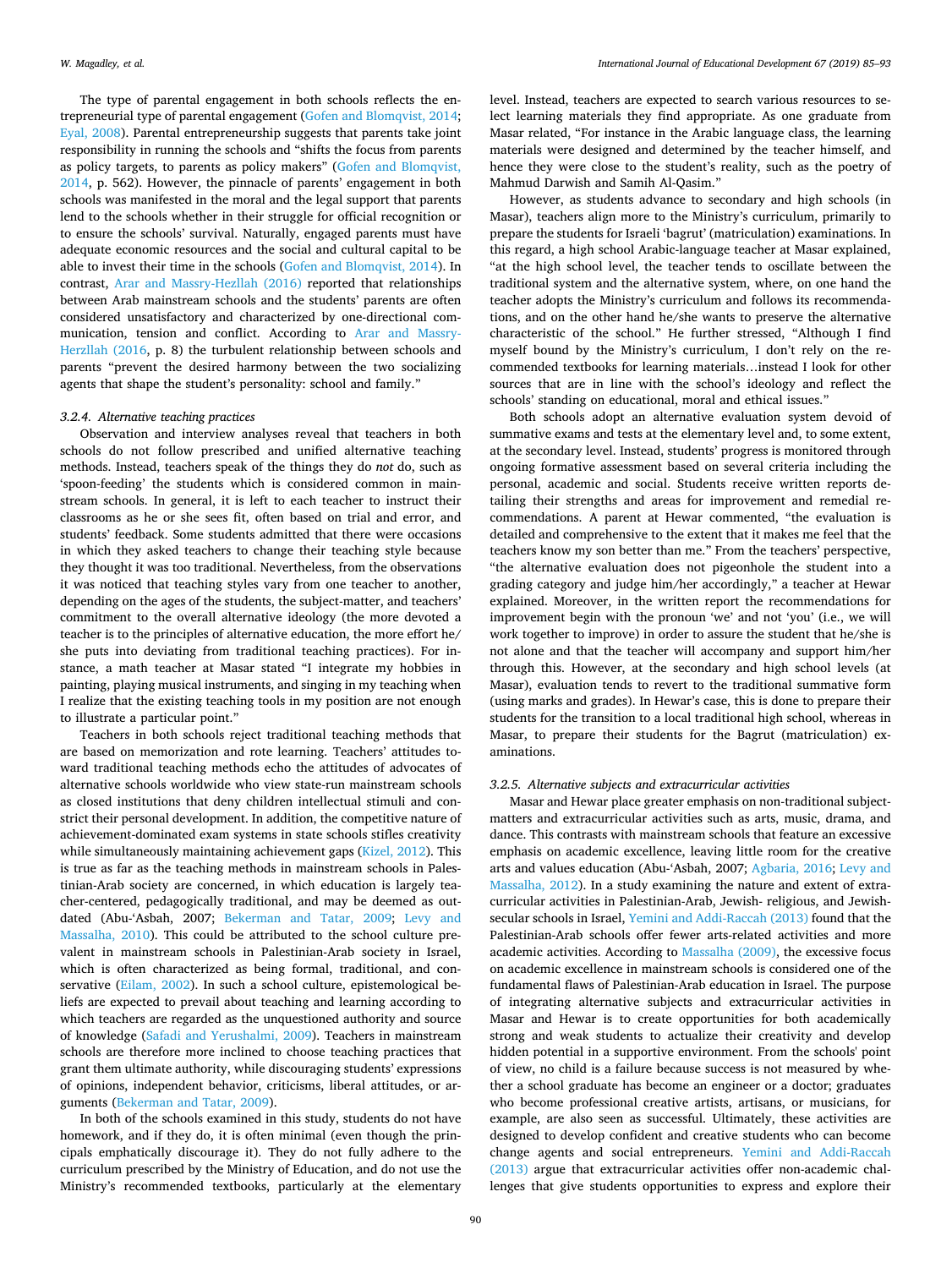identity and generate social and human capital.

In Masar and Hewar, art lessons include, painting, coloring, and sculpting. In music lessons, students play musical instruments such as the violin, drum, *Daf* and the piano. In Masar, they introduced chess into the curriculum, and it is taught as a primary subject-matter to all students at the elementary level, and as an optional subject-matter in advanced school levels. The school holds internal yearly chess competitions for its students and encourages the competent ones to participate in regional and national chess competitions. Both schools start the school day with warm-up activities. Hewar devotes half an hour each morning to an activity called 'the morning conversation' where students and teachers raise and discuss various topics and issues. The topics may include current and political affairs, school events, or personal matters. For instance, during one observation in the kindergarten, the teacher seated the children in a circle and talked about feelings and their meanings. She went around asking each child to share their feelings on that morning and the reasons why they feel that way. According to one teacher at Hewar, the "aim of the morning talk is to let go of feelings and give students an opportunity to vent their concerns before teaching starts." Masar has a similar practice where teachers assign fifteen minutes each morning for discussing general topics with their students. Moreover, Masar allocates two lessons each week for an activity called 'dialogue', where students debate and discuss diverse educational and social topics, aiming at developing their debating and dialogue skills.

Another prominent activity at Masar is called the students' platform, which is a weekly gathering for all secondary and high school students where they raise and discuss school matters, vote on school's decisions that are related to students, suggest new school initiatives. The platform is akin to '*a mini parliament*' as one student described it. The aim of the students' platform "is to break the hierarchy at school, internalize democratic values, enhance students' self-confidence, and to develop leadership and public speaking skills," *s*tated one teacher involved. During one of the observations of the students' platform, a student proposed an initiative calling on students to give up their mobile phones for at least a day week, and not bring them into the classroom. The proposal aimed at using students' time better and increasing social interaction among students. The platform is seen by the school as an exercise in democratic education aimed at helping their students internalize democratic values and attitudes and encouraging students to think critically about school policies and the society in which they live. According to [Smith \(2009\)](#page-8-23), the purpose of democratic education is not only to enable students to develop their cognitive abilities, but also to enable them to think critically and to act on these ideas. To aid the development of critical thinking abilities Masar runs 'critical thinking classes,' where students critically examine a variety of social, religious, political, and cultural topics. Topics discussed include: women's rights, equality, identity, religious beliefs, and martyrdom. For example, in an observation of a critical thinking class, students raised the subject of pedophilia in the context of underage marriages. Students debated whether marrying a girl under the legal age of marriage (18), a social norm that was practiced in some Palestinian-Arab communities, is considered a form of pedophilia. The guiding principle of these classes is that "no subject is taboo," as the teachers put it. This is particularly pertinent in Palestinian-Arab society, in which a patriarchal, maledominated, collectivist, and less egalitarian culture is still dominant (Abu-Baker, 2007; Abu-Rabia-Queder and Oplataka, 2008).

# *3.2.6. Committed and motivated teachers*

Teachers play an important role in developing and maintaining the alternative character of both schools. Since the schools are run by notfor-profit foundations, this gives them the freedom to select teachers based on their creativity skills, initiative, and social achievements, and to a lesser extent, their academic qualifications and achievements. It became evident in the analysis that not all teachers are suited to work in these schools, because foremost, they ought to believe in the concept behind the schools and their missions. Teachers must have an open

mind, be flexible, possess a creative teaching style, and the capacity to attract and retain students. As a teacher at Masar related, "the school's uniqueness is largely related to the characteristics and quality of its teachers." In contrast, most Palestinian-Arab teachers in mainstream schools in Israel often feel alienated, frustrated, and stressed ([Arar,](#page-7-24) [2014;](#page-7-24) [Berson et al., 2015\)](#page-7-25).

All interviewees highlighted the crucial role the teachers play in enriching the learning experience, building the student's personality and raising cultural and political awareness among students. Students in both schools commended the attention and care they receive from their teachers. They understand them, empathize with them, and know them personally. As one Hewar student explained, "teachers take the interest of students and his/her success seriously and show willingness to explain and clarify things to struggling students, during a lesson, after it or even in their spare time." Parents feel free and comfortable in contacting teachers to clarify school matters, even outside school hours. As one teacher at Masar confirmed, "I allow parents to contact me at any time, even late at night if necessary." She further added, "I sometimes receive phone calls from parents to talk about general matters that have nothing to do with their children or school… I have become like a family friend." Similarly, a teacher from Hewar said, "I don't see the school as just a workplace, it's a place where I find myself, and put my beliefs and ideas into practice through education."

Teachers' motivation is important not only for its implications for their own personal and professional development, but also it has been shown to improve teaching quality and positively influence students' motivation, academic success and progress [\(Finnigan, 2010;](#page-8-24) [Nir and](#page-8-25) [Hameiri, 2014\)](#page-8-25). Teacher motivation is a critical issue in mainstream schools in the Arab society in Israel, because the decision by many to undertake teaching as a profession is often a 'constrained' and not a free choice, due to limited access for Arabs to Israel's employment market ([Agbaria, 2013](#page-7-26)). Some teachers see teaching as a secure profession because of the tenure, and for women it is seen as ideal for combining work and running a home [\(Arar et al., 2013\)](#page-7-27). Moreover, Arab teachers in mainstream schools suffer from ambivalence, since they have to respond to conflicting needs of their students, the expectations of the local community, and the demands of the Ministry of Education ([Agbaria, 2013](#page-7-26); [Makkawi, 2002](#page-8-1)). These perceptions may undermine teachers' motivation and commitment to their work, so that they lack any social or national mission, or a sense of involvement and affinity to the job and the organization ([Wei, 2013](#page-8-26)).

Both schools pay special attention to teachers' professional development through continuous in-house training, given that teaching occurs in a rapidly changing reality that requires teachers to continuously learn, innovate, and develop professionally [\(Campbell, 2002](#page-7-28)). This aspect is pertinent in both schools, due to the shortage of teacher training programs in Israel that specialize in alternative education. Hence, the task of training the teachers lies with the schools – an uneasy task since training teachers not only entails equipping them with alternative teaching practices but also involves changing mindsets and challenging existing assumptions about the meaning of education in general, and the role and professional identity of teachers. This aspect is of vital importance, since the design of teacher professional development courses should be culturally sensitive and adapted to meet the needs of the Arab teachers and students [\(Arar and Massry-Herzllah, 2016](#page-7-22)). During the duration of this study, both schools conducted training sessions once every two weeks with external facilitators where they were exposed to new concepts in alternative education, discussed case studies from the schools and developed best practices.

## **4. Conclusions**

The current study shed**s** light on the recent phenomenon of alternative schools in Palestinian-Arab society in Israel by investigating the rationale for establishing these alternative schools and by exploring their characteristics. The study draws on the recent trend of parental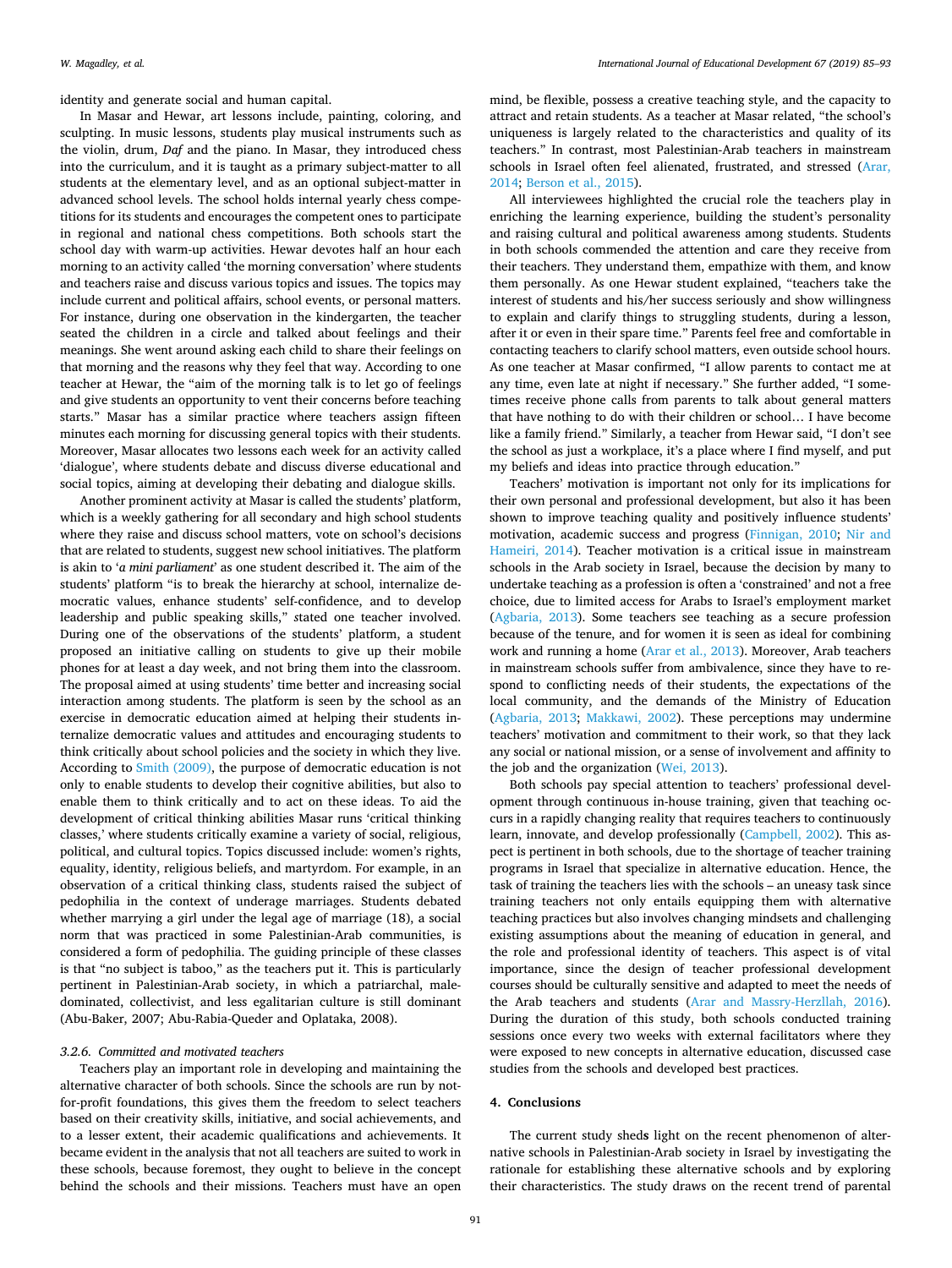entrepreneurship in the Israeli education system in which dissatisfied parents, primarily secular, come together to establish alternative schools for their children, according to their pedagogic preferences and general perceptions on what quality education consists of ([Gofen et al.,](#page-8-12) [2014;](#page-8-12) [Gofen and Blomqvist, 2014](#page-8-13); [Eyal, 2008](#page-7-10)). In line with the literature on parental entrepreneurship, the findings of the current study indicate that Masar and Hewar were also established by groups of Palestinian-Arab parents in Israel who banded together to provide alternative educational frameworks for their children due to their discontent with the state of the mainstream school system in Palestinian-Arab society in Israel.

Despite differences between the two schools in terms of history and size, they share a philosophy and other characteristics as well. The two schools pay particular attention to the teaching and learning milieu, the interpersonal relationships and power relations between teachers and students, students' sense of national identity, teaching practices, and extracurricular activities. This does not mean that some of these characteristics are not present in mainstream schools; rather, what distinguishes alternative schools is the coming together of these characteristics to guide teaching and learning and to meet parents' needs for what they perceive as quality education for their children ([Gofen et al.,](#page-8-12) [2014\)](#page-8-12). Naturally, it would not be possible to achieve the desired outcomes in their students without qualified and highly motivated teachers who are committed to the school's guiding philosophies. Hence, as the findings demonstrated, both schools invest considerable resources on training new and existing teachers in the principles of alternative education. This is necessary because in the absence of teacher training programs in Israel that specialize in alternative education, the schools take it upon themselves to train their teachers.

Taken together, the results of this study define and delineate the concept of alternative education in the context of Palestinian-Arab society in Israel. On the basis of these characteristics, Masar and Hewar offer a different model of education that challenges the state-dictated mainstream educational model in Palestinian-Arab schools in Israel. Nevertheless, the findings also raise a fundamental question concerning their effectiveness in achieving the desired outcomes. This, however, may be difficult to gauge due to the fact that the schools consider any evaluation based on academic excellence to be invalid and hence reject the standard evaluation criteria. The founders of Masar and Hewar argue that the schools should be evaluated according to a holistic learning experience that includes, among other things, students' satisfaction with the school, the freedom to learn without the pressure of exams, and the friendly school atmosphere where everyone knows each other's name. Notwithstanding these attributes, the school may still face challenges in terms of how they are perceived in their communities. After all, the schools operate in a society that associates school effectiveness with academic excellence or what [Barr and Parrett \(2001\)](#page-7-29) called the 'bottom line.' Moreover, although the schools welcome proactive parental engagement, questions arise about the boundaries of their engagement and the extent to which they have power to alter existing educational arrangements (e.g. the no-exams policy). [Gofen](#page-8-13) [and Blomqvist \(2014\)](#page-8-13) argue that although parental engagement is one of the positive aspects of parental entrepreneurship, it is multifaceted and can be a social force or a problem. In that respect, Gofen and Blomqvist raise important questions about who is in charge and where the boundary lies between parents and the administration.

In summary, the findings presented in this study delineate the key characteristics distinguishing alternative schools from mainstream schools in Palestinian-Arab society in Israel. While Palestinian-Arab mainstream schools may have some of the elements identified in this study, what distinguishes the Masar and Hewar schools is the combination of these characteristics to create holistic educational alternatives in theory and in practice. While it is beyond the scope of this study to argue the pros and cons of alternative schools, this study contributes to the literature by documenting and expanding upon the discussion of this growing phenomenon in Palestinian-Arab society in Israel. The

study also marks a significant shift in Palestinian-Arab parents' involvement in formal education, from passive involvement to taking control by creating educational alternatives. The study also captures the struggle between Palestinian-Arab society, which seeks to gain more control over its education, and the Israeli state apparatus, which seeks to maintain a highly centralized Arab educational system as a mean of control and subjugation of Palestinian-Arab society. Research on the phenomenon of alternative schools in Palestinian-Arab society remains in its infancy. Thus, further research is needed to explore other schools and to address the effectiveness of these schools in internalizing the desired values in their students, and the extent to which students, as agents of change, contribute to social progress in Palestinian-Arab society.

# **References**

- <span id="page-7-26"></span>[Agbaria, A., 2013. Teacher education in the palestinian society – institutional practices](http://refhub.elsevier.com/S0738-0593(18)30789-2/sbref0005) [and educational policies. Tel-Aviv: Resling \[In Hebrew\]](http://refhub.elsevier.com/S0738-0593(18)30789-2/sbref0005).
- <span id="page-7-2"></span>[Agbaria, A., 2015. Arab civil society and education in Israel: the Arab Pedagogical](http://refhub.elsevier.com/S0738-0593(18)30789-2/sbref0010) [Council as a contentious performance to achieve national recognition. Race Ethn.](http://refhub.elsevier.com/S0738-0593(18)30789-2/sbref0010) [Educ. 18, 675–695](http://refhub.elsevier.com/S0738-0593(18)30789-2/sbref0010).
- <span id="page-7-14"></span>[Agbaria, A., 2016. The 'right' education in Israel: segregation, religious ethnonationalism,](http://refhub.elsevier.com/S0738-0593(18)30789-2/sbref0015) [and depoliticized professionalism. Crit. Stud. Educ. 59, 18–34.](http://refhub.elsevier.com/S0738-0593(18)30789-2/sbref0015)
- <span id="page-7-1"></span>[Al-Haj, M., 1996. Education Among the Israeli Arabs: Domination and Social Change.](http://refhub.elsevier.com/S0738-0593(18)30789-2/sbref0020) [University of Haifa, Centre for Education Research \[In Hebrew\].](http://refhub.elsevier.com/S0738-0593(18)30789-2/sbref0020)
- <span id="page-7-20"></span>[Amara, M.H., Kabaha, M., 2005. Identity and Belonging: the Project of Basic Terms to](http://refhub.elsevier.com/S0738-0593(18)30789-2/sbref0025) [Arab Students, eds \(in Arabic\). Ibin Khaldoun and the Center for Struggle against](http://refhub.elsevier.com/S0738-0593(18)30789-2/sbref0025) [Racism, Tamra.](http://refhub.elsevier.com/S0738-0593(18)30789-2/sbref0025)
- <span id="page-7-3"></span>[Amara, M., Mar'i, A., 2002. Language Education Policy: The Arab Minority in Israel.](http://refhub.elsevier.com/S0738-0593(18)30789-2/sbref0030) [Kluwer Academic, Dordecht](http://refhub.elsevier.com/S0738-0593(18)30789-2/sbref0030).
- <span id="page-7-4"></span>[Amara, M., Azaiza, F., Hertz-Lazarowitz, R., Mor-Sommerfeld, A., 2009. A new bilingual](http://refhub.elsevier.com/S0738-0593(18)30789-2/sbref0035) [education in the conflict-ridden Israeli reality: language practices. Lang. Educ. 23,](http://refhub.elsevier.com/S0738-0593(18)30789-2/sbref0035) [15–35](http://refhub.elsevier.com/S0738-0593(18)30789-2/sbref0035).
- <span id="page-7-15"></span>[Arar, K., 2012. Israeli education policy since 1948 and the state of arab education in](http://refhub.elsevier.com/S0738-0593(18)30789-2/sbref0040) [Israel. Ital. J. Sociol. Educ. 1, 113–145](http://refhub.elsevier.com/S0738-0593(18)30789-2/sbref0040).
- <span id="page-7-24"></span>[Arar, K., 2014. Vice-principals in arab schools in Israel: an era of reform. Int. J. Educ.](http://refhub.elsevier.com/S0738-0593(18)30789-2/sbref0045) [Manag. 28 \(1\), 96–113](http://refhub.elsevier.com/S0738-0593(18)30789-2/sbref0045).
- <span id="page-7-22"></span>[Arar, K., Massry-Herzllah, A., 2016. Motivation to teach: the case of Arab teachers in](http://refhub.elsevier.com/S0738-0593(18)30789-2/sbref0050) [Israel. Educ. Stud. 41, 19–35.](http://refhub.elsevier.com/S0738-0593(18)30789-2/sbref0050)
- <span id="page-7-27"></span>[Arar, K., Shapira, T., Azaize, F., Hertz-Lazarowitz, R., 2013. Arab Women Into Leadership](http://refhub.elsevier.com/S0738-0593(18)30789-2/sbref0055) [and Management. Palgrave McMillan, New York.](http://refhub.elsevier.com/S0738-0593(18)30789-2/sbref0055)
- <span id="page-7-29"></span>[Barr, R., Parrett, W., 2001. Hope Fulfilled for At-risk and Violent Youth: K-12 Programs](http://refhub.elsevier.com/S0738-0593(18)30789-2/sbref0060) [That Work. Allyn and Bacon, Needham Heights, MA.](http://refhub.elsevier.com/S0738-0593(18)30789-2/sbref0060)
- <span id="page-7-16"></span>[Bekerman, Z., Tatar, M., 2009. Parental choice of schools and parents' perceptions of](http://refhub.elsevier.com/S0738-0593(18)30789-2/sbref0065) [multicultural and co‐existence education: the case of the Israeli Palestinian–jewish](http://refhub.elsevier.com/S0738-0593(18)30789-2/sbref0065) [bilingual primary schools. Eur. Early Child. Educ. Res. J. 17, 171–185.](http://refhub.elsevier.com/S0738-0593(18)30789-2/sbref0065)
- <span id="page-7-25"></span>[Berson, Y., Da'as, R.A., Waldman, D.A., 2015. How do leaders and their teams bring about](http://refhub.elsevier.com/S0738-0593(18)30789-2/sbref0070) [organizational learning and outcomes? Person. Psychol. 68 \(1\), 79–108](http://refhub.elsevier.com/S0738-0593(18)30789-2/sbref0070).
- <span id="page-7-6"></span>[Bennis, D.M., 2006. De-Mystifying Freedom-based Education. Master's thesis. Vermont](http://refhub.elsevier.com/S0738-0593(18)30789-2/sbref0075) [College of Union Institute & University.](http://refhub.elsevier.com/S0738-0593(18)30789-2/sbref0075)
- <span id="page-7-12"></span>[Braun, V., Clarke, V., 2006. Using thematic analysis in psychology. Qual. Res. Psychol. 3,](http://refhub.elsevier.com/S0738-0593(18)30789-2/sbref0080) [77–101.](http://refhub.elsevier.com/S0738-0593(18)30789-2/sbref0080)
- <span id="page-7-0"></span>[Bray, M., Lee, W.O., 2001. Education and Political Transition: Themes and Experiences in](http://refhub.elsevier.com/S0738-0593(18)30789-2/sbref0085) [East Asia. University of Hong Kong, Hong Kong.](http://refhub.elsevier.com/S0738-0593(18)30789-2/sbref0085)
- <span id="page-7-28"></span>[Campbell, A., 2002. I think I'll do some research today: issues around teacher research](http://refhub.elsevier.com/S0738-0593(18)30789-2/sbref0090) [and professional development. Paper Presented at the Annual Conference of the](http://refhub.elsevier.com/S0738-0593(18)30789-2/sbref0090) [British Educational Research Association](http://refhub.elsevier.com/S0738-0593(18)30789-2/sbref0090).
- <span id="page-7-8"></span>[Carnie, F., 2003. Alternatives in Education – a Guide. Routledge Falmer, London](http://refhub.elsevier.com/S0738-0593(18)30789-2/sbref0095).
- <span id="page-7-9"></span>[Conley, B., 2002. Alternative Schools: A Reference Handbook. ABC-CLIO, Santa](http://refhub.elsevier.com/S0738-0593(18)30789-2/sbref0100) [Barbara, CA.](http://refhub.elsevier.com/S0738-0593(18)30789-2/sbref0100)
- <span id="page-7-17"></span>[Cornelius-White, J., 2007. Learner-centered teacher-student relationships are effective: a](http://refhub.elsevier.com/S0738-0593(18)30789-2/sbref0105) [meta-analysis. Rev. Educ. Res. 77 \(1\), 113–143](http://refhub.elsevier.com/S0738-0593(18)30789-2/sbref0105).
- <span id="page-7-13"></span>[Dahan, Y., Yonah, Y., 2006. The neoliberal revolution in education. Theory and Criticism](http://refhub.elsevier.com/S0738-0593(18)30789-2/sbref0110) [27, 11–38 \[In Hebrew\].](http://refhub.elsevier.com/S0738-0593(18)30789-2/sbref0110)
- <span id="page-7-11"></span>[Dahan, Y., Yonah, Y., 2007. Israel's education system: equality of opportunity: from na](http://refhub.elsevier.com/S0738-0593(18)30789-2/sbref0115)[tion building to Neo-liberalism. In: Brock, C., Levers, L. \(Eds.\), Aspects of Education](http://refhub.elsevier.com/S0738-0593(18)30789-2/sbref0115) [in the Middle East and North Africa. Oxford University Press, Oxford, England, pp.](http://refhub.elsevier.com/S0738-0593(18)30789-2/sbref0115) [141–162](http://refhub.elsevier.com/S0738-0593(18)30789-2/sbref0115).
- <span id="page-7-7"></span>[Doll, W., 1979. A structural view of curriculum. Theory Pract. 18, 336–348](http://refhub.elsevier.com/S0738-0593(18)30789-2/sbref0120).
- <span id="page-7-18"></span>[Dror, Y., 2007. "National Education" Through Mutually Supportive Devices: a Case Study](http://refhub.elsevier.com/S0738-0593(18)30789-2/sbref0125) [of Zionist Education. Peter Lang Bern, Berlin](http://refhub.elsevier.com/S0738-0593(18)30789-2/sbref0125).
- <span id="page-7-19"></span>[Dwairy, M., 2004. Culturally sensitive education: adapting self‐oriented assertiveness](http://refhub.elsevier.com/S0738-0593(18)30789-2/sbref0130) [training to collective minorities. J. Soc. Issues 60, 423–436](http://refhub.elsevier.com/S0738-0593(18)30789-2/sbref0130).
- <span id="page-7-5"></span>Edwards, C.P., 2002. Three approaches from Europe: waldorf, Montessori, and reggio Emilia. Early Childhood Res. Pract. 4 (1). [http://ecrp.uiuc.edu/v4n1/edwards.html.](http://ecrp.uiuc.edu/v4n1/edwards.html)
- <span id="page-7-23"></span>[Eilam, B., 2002. Passing through a western-democratic teacher education: the case of](http://refhub.elsevier.com/S0738-0593(18)30789-2/sbref0140) [Israeli-Arab teachers. Teach. Coll. Rec. \(1970\) 104, 1656–1701.](http://refhub.elsevier.com/S0738-0593(18)30789-2/sbref0140)
- <span id="page-7-10"></span>[Eyal, O., 2008. When parents choose to start up a school: a social‐capital perspective on](http://refhub.elsevier.com/S0738-0593(18)30789-2/sbref0145) [educational entrepreneurship. J. Educ. Adm. 46 \(1\), 99–118.](http://refhub.elsevier.com/S0738-0593(18)30789-2/sbref0145)
- <span id="page-7-21"></span>[Ferlazzo, L., Hammond, L.A., 2009. Building Parent Engagement in Schools. Linworth,](http://refhub.elsevier.com/S0738-0593(18)30789-2/sbref0150) [Santa Barbara, CA.](http://refhub.elsevier.com/S0738-0593(18)30789-2/sbref0150)